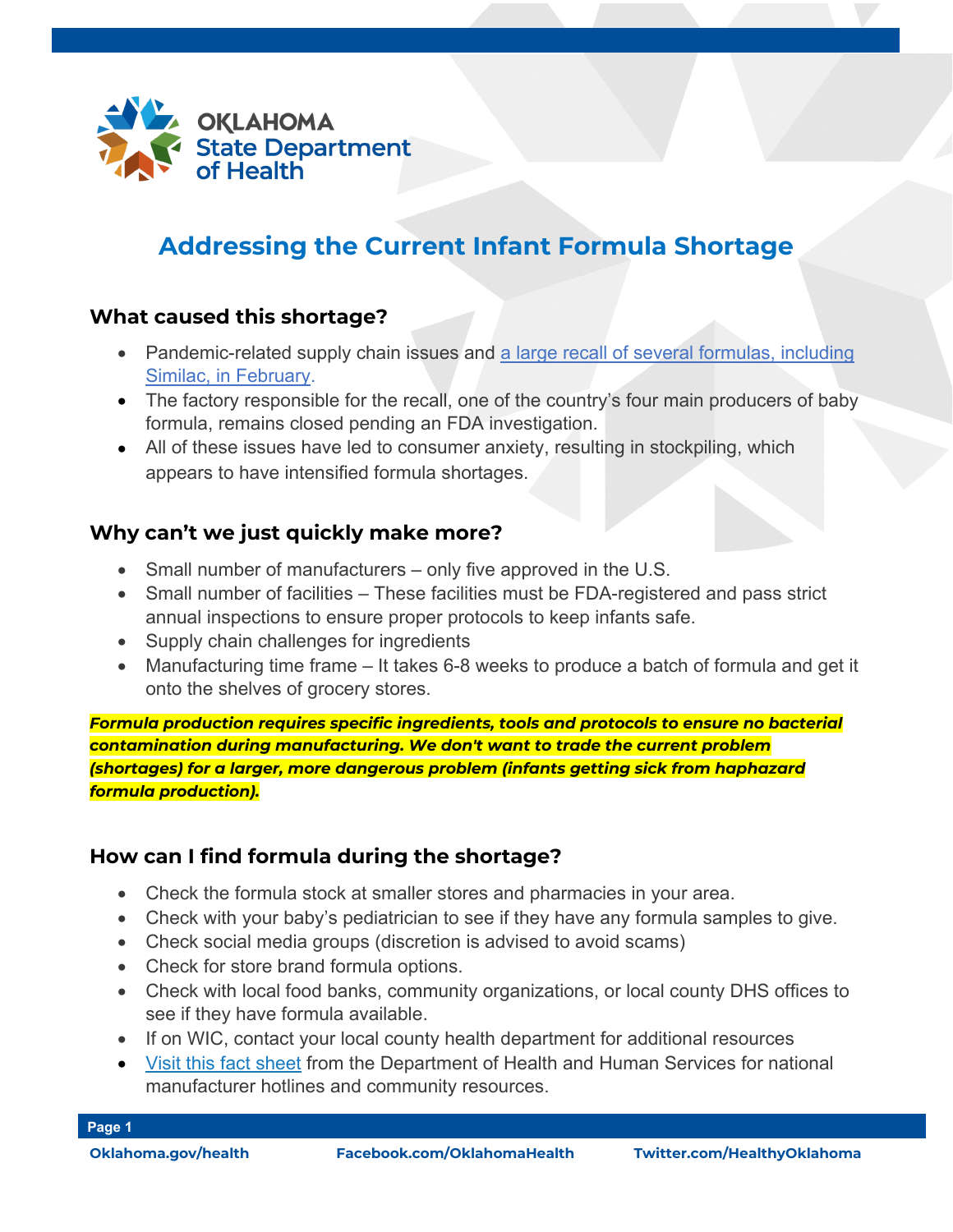

## **What is the government doing to help?**

- [As of May 10, the FDA and Biden Administration announced they are working with](https://www.fda.gov/news-events/press-announcements/fda-takes-important-steps-improve-supply-infant-and-specialty-formula-products)  [producers to find ways to boost supply and imports of additional products from abroad.](https://www.fda.gov/news-events/press-announcements/fda-takes-important-steps-improve-supply-infant-and-specialty-formula-products)
- USDA is working with states to make it easier for vulnerable families to purchase the formula they need with their WIC benefits.
- As of May 16th, an agreement was reached between Abbott and U.S. officials allowing the plant to restart production after FDA verifies the bacterial contamination issue has been resolved.

# **If I can't find my baby's formula, what can I do?**

- Check if alternate forms of your baby's formula are available for purchase (examples: powder, concentrate, or ready-to-feed options).
- Talk to a healthcare provider (like a pediatrician or nutritionist) about how to gradually transition from current formula to a new formula to help your baby tolerate the formula switch better.
- Contact a lactation consultant about relactating or increasing your milk supply. Contact the Oklahoma Breastfeeding Hotline at 1-877-271-6455 or Text: OK2BF to 61222 to speak with an International Board Certified Lactation Consultant.
- Check with state Donor Human Milk Banks to see if purchasing pasteurized human milk is an available option.
- Visit the Oklahoma Network of Care website to help locate infant formula resources near you.

# **IMPORTANT – AVOID DOING THE FOLLOWING, AS THEY MAY POSE SERIOUS HEALTH RISKS TO YOUR BABY:**

- Do not use goat's milk, cow's milk, or any plant-based beverages (such as Soy, Almond or Oat Milks/Beverages).
- Never dilute your infant's formula with extra water or put baby foods in the bottle.
- **Do not make your own infant formula.** The [CDC](https://www.cdc.gov/nutrition/infantandtoddlernutrition/formula-feeding/choosing-an-infant-formula.html#homemade) and [FDA](https://www.fda.gov/food/alerts-advisories-safety-information/fda-advises-parents-and-caregivers-not-make-or-feed-homemade-infant-formula-infants) have information and warnings about homemade infant formula.
- Avoid casual sharing of breastmilk (only use pasteurized human milk from a reputable milk bank).